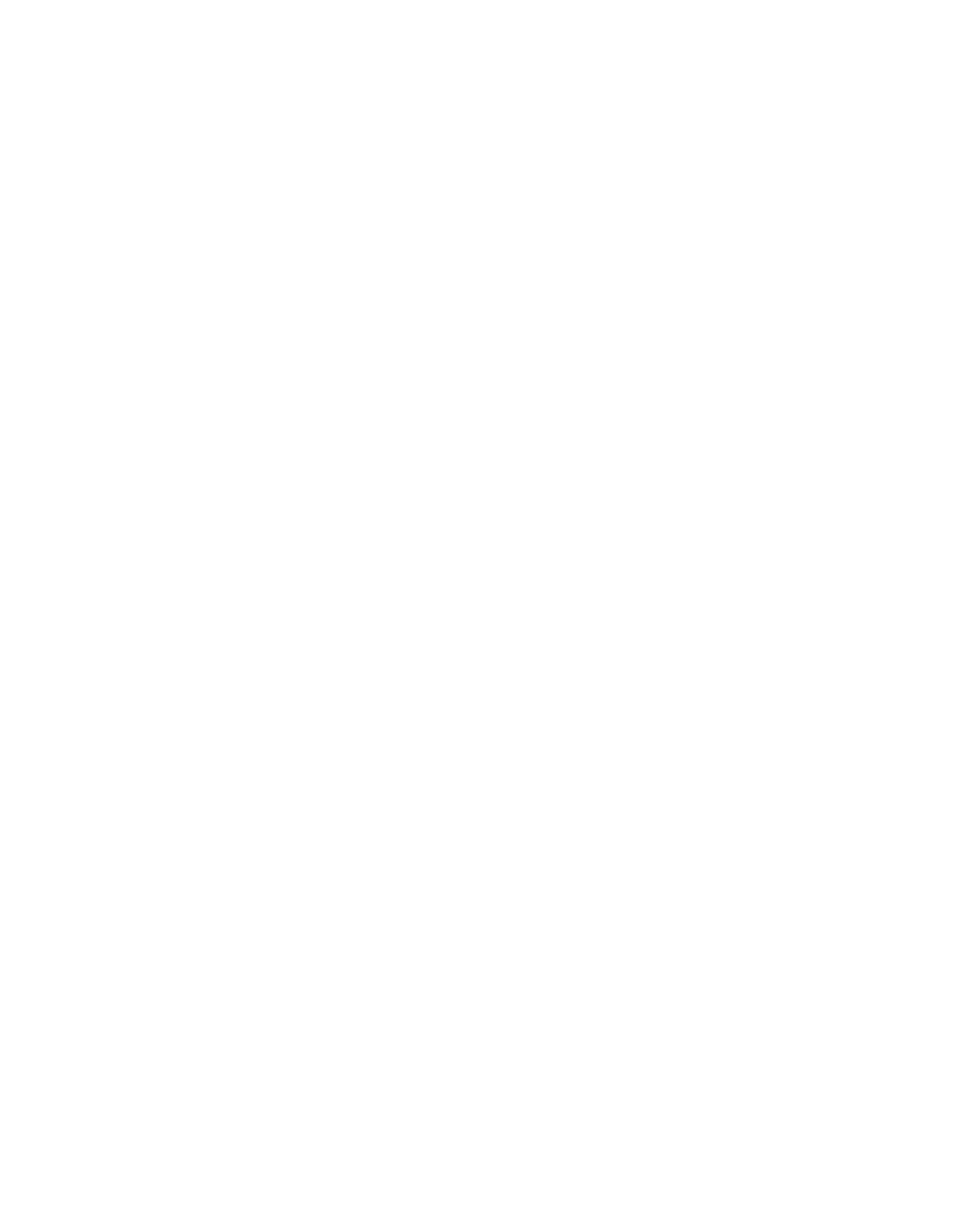# **SAVINGS WITHIN REACH ON-BILL REPAYMENT** SAVINGS WITHIN REACH

Ä

### **WORKFLOW**

| DETERMINE PROJECT ELIGIBILITY                   | Trade ally determines customer eligibility.                                                                                                                                                             |
|-------------------------------------------------|---------------------------------------------------------------------------------------------------------------------------------------------------------------------------------------------------------|
| <b>FINALIZE BID &amp; INCENTIVE FORMS</b>       | Trade ally completes incentive form 321MIT and bid,<br>obtains customer signature on both form and bid,<br>submits to Craft3 at homeenergy@craft3.org.                                                  |
| <b>LOAN APPLICATION</b>                         | Customer applies for Craft3 loan at<br>www.Craft3.org/HomeEnergy. Craft3 is available<br>to answer questions and help applicants through the<br>process. Paper applications are available upon request. |
| PROJECT & INCENTIVE APPROVAL                    | Craft3 reviews and informs applicant of<br>incentive eligibility.                                                                                                                                       |
| <b>LOAN APPROVAL</b>                            | Craft3 makes credit decision and notifies customer and<br>trade ally via email.                                                                                                                         |
| <b>SIGN LOAN DOCUMENTS</b>                      | If approved, Craft3 sends loan documents to customer<br>for electronic signing and notifies trade ally when the<br>loan is closed and work may begin.                                                   |
| <b>မွ</b><br><b>FIRST PAYMENT TO TRADE ALLY</b> | With customer authorization, Craft3 disburses up to<br>50 percent of loan amount to trade ally.                                                                                                         |
| <b>COMPLETE WORK</b>                            | Trade ally installs qualifying upgrades.                                                                                                                                                                |
| PROJECT PAYMENT & APPROVAL                      | Trade ally submits customer-signed final invoice with<br>product serial number and contractor-signed Craft3 Invoice<br>Summary to Craft3 at homeenergy@craft3.org.                                      |
| Ş<br><b>FINAL PAYMENT TO TRADE ALLY</b>         | Craft3 sends electronic payment to trade ally to cover<br>remaining balance on the loan. If project costs increase,<br>Craft3 may require new loan documents.                                           |
| Ş<br><b>INCENTIVE PAYMENT</b>                   | Trade ally receives cash incentive from Energy Trust.<br>Energy Trust closes project.                                                                                                                   |

#### **LEGEND**